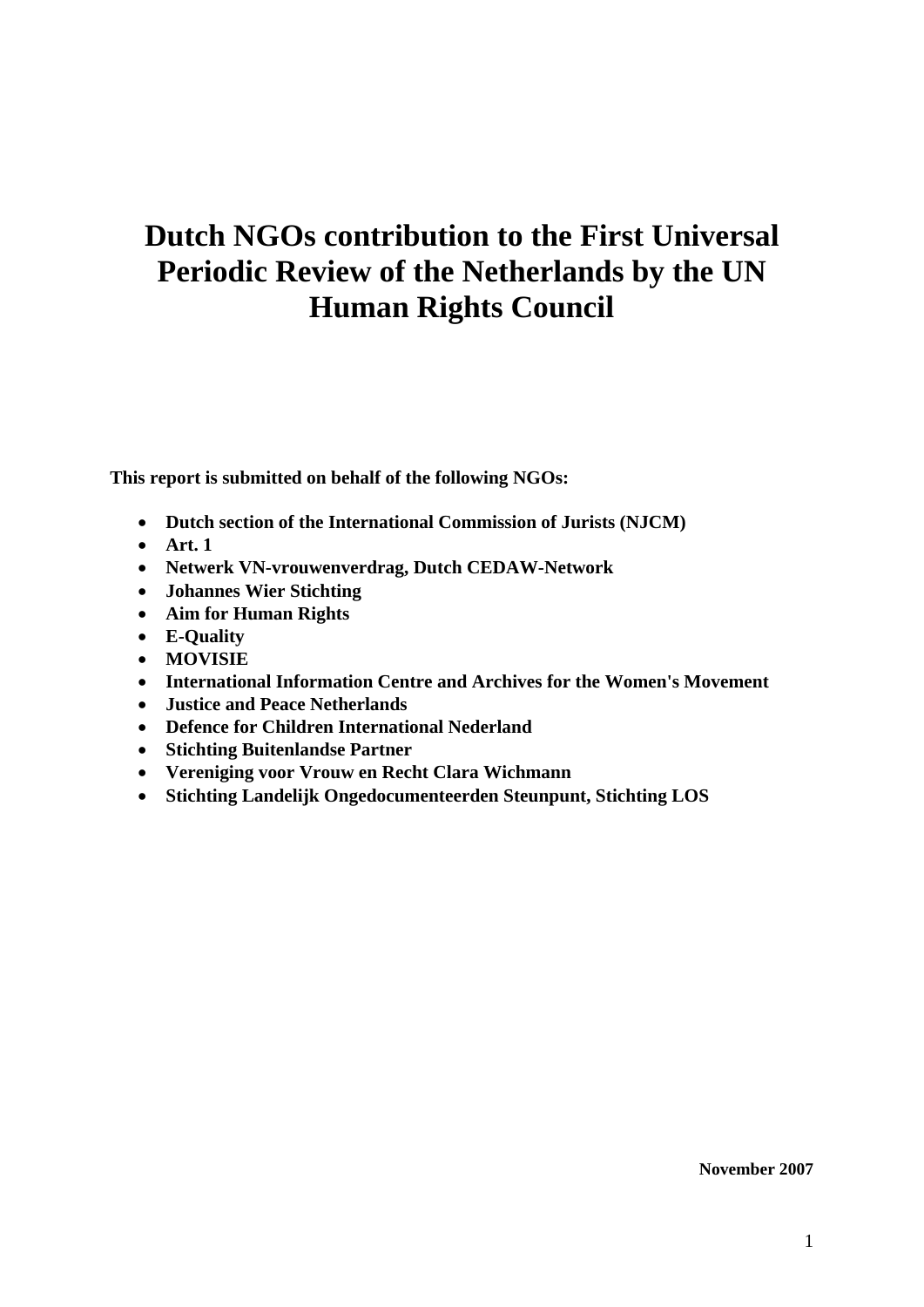This report is written by Maria Lourijsen, Jan de Vries and Femke Wegman on behalf of the Dutch section of the International Commission of Jurists.

With contributions of the 'Netwerk VN-Vrouwenverdrag' (Dutch CEDAW-Network), the Johannes Wierstichting and Art.1.

#### **Contact information:**

Dutch section of the International Commission of Jurists (NJCM) P.O. Box 9520 2300 RA Leiden The Netherlands Phone: +31 (0)71 527 7748 Fax: +31 (0)71 527 7383 Email: [njcm@law.leidenuniv.nl](mailto:njcm@law.leidenuniv.nl) website: www.njcm.nl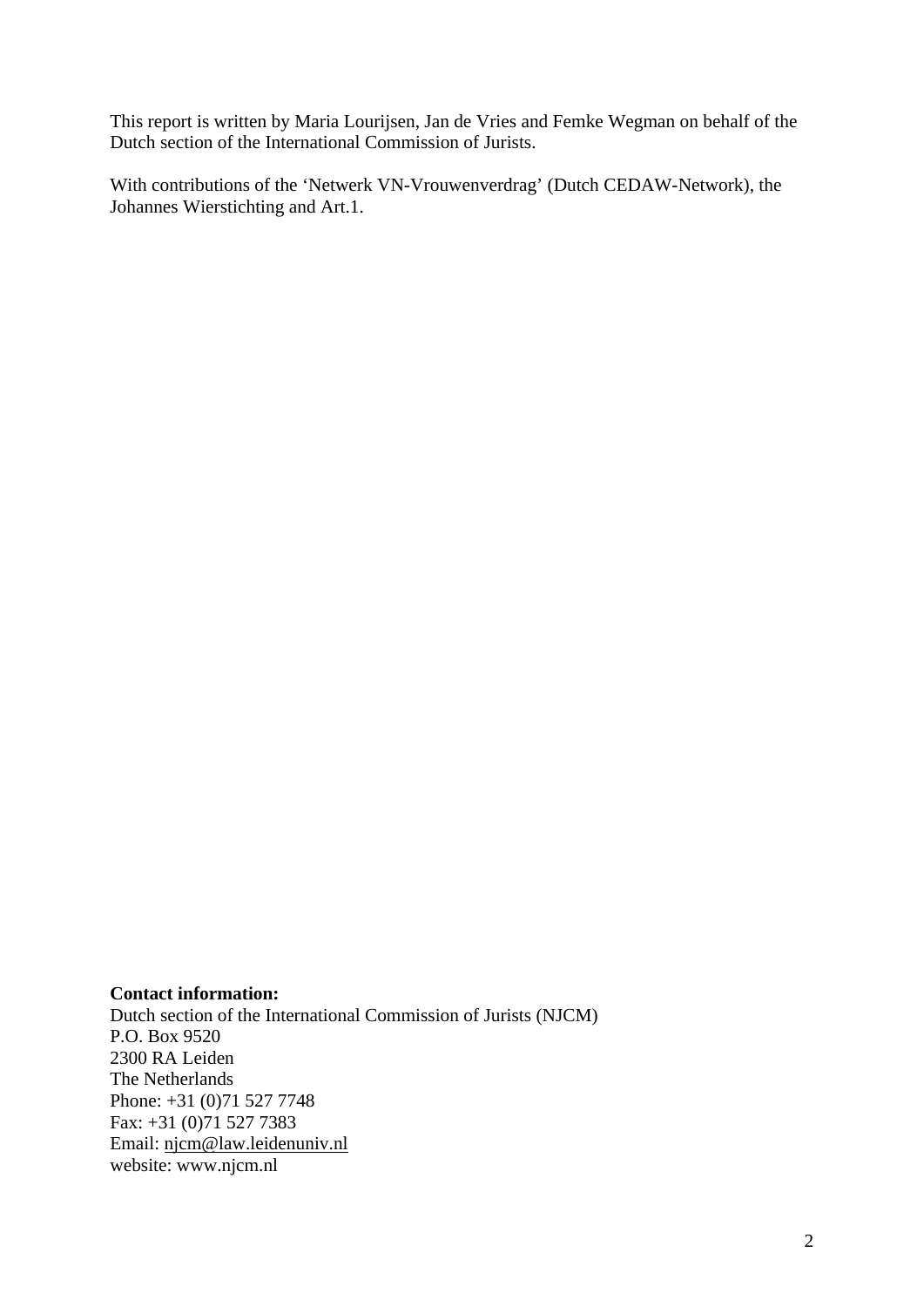#### **TABLE OF CONTENT**

| $\mathbf I$  | <b>Introduction</b>                                                                                | $\overline{\mathbf{4}}$ |
|--------------|----------------------------------------------------------------------------------------------------|-------------------------|
| $\mathbf{I}$ | <b>Legal status of UN-human rights instruments</b>                                                 | 5                       |
| III          | Role of the Netherlands in setting standards in international human rights law                     | - 6                     |
| IV           | <b>Structural delays in reporting</b>                                                              | $\overline{7}$          |
| V            | Reporting on all parts of the Kingdom of the Netherlands                                           | 8                       |
| VI           | <b>Assessment of policies and laws</b>                                                             | 9                       |
| VII          | Co-ordination of gender policy, gender mainstreaming and implementation of<br>the CEDAW-convention | 11                      |
| <b>VIII</b>  | <b>Counter-terrorism</b>                                                                           | 11                      |
| IX           | <b>Aliens</b>                                                                                      | 13                      |
| $\mathbf X$  | <b>Health</b>                                                                                      | 14                      |
| XI           | <b>Education</b>                                                                                   | 15                      |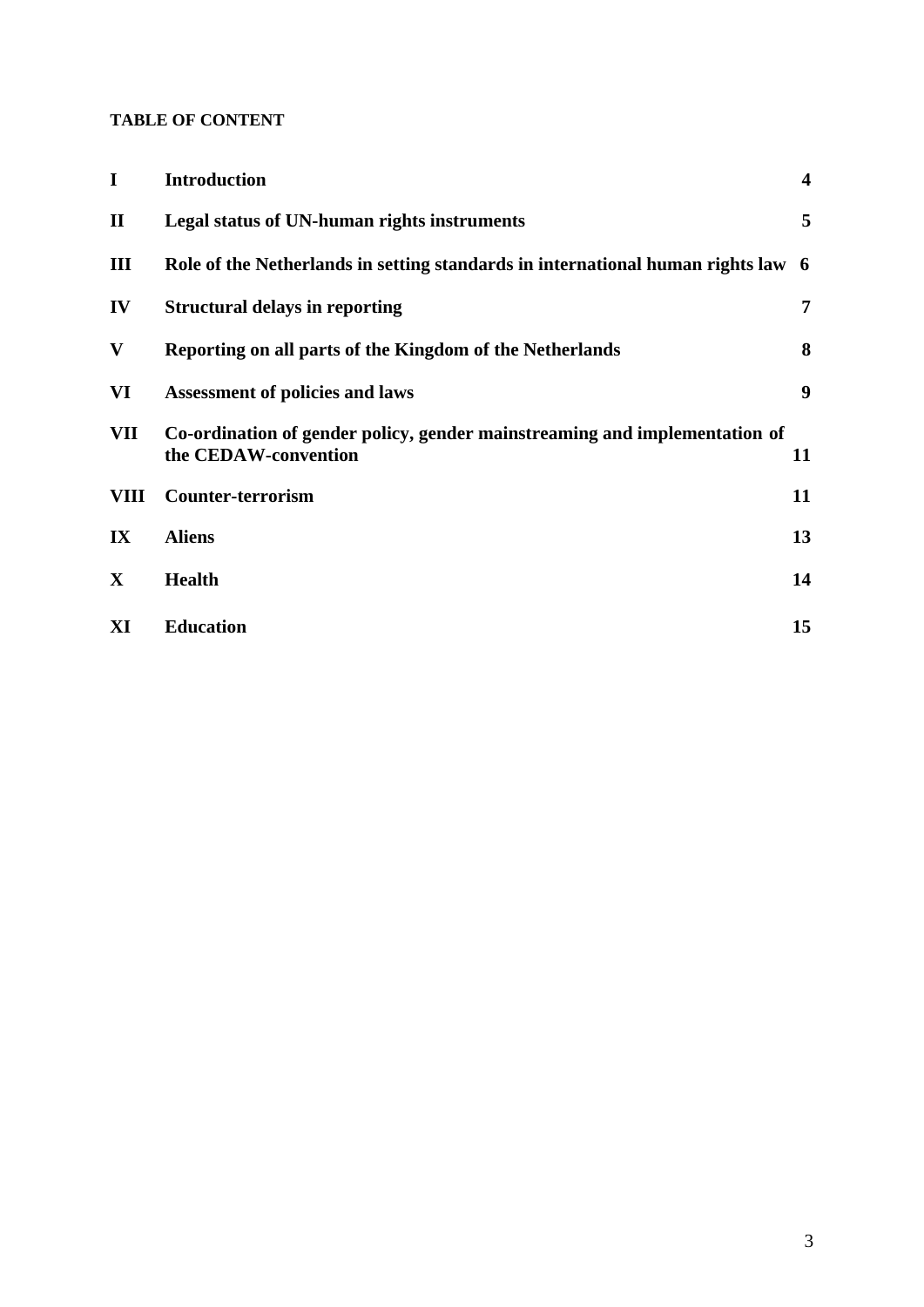#### **I INTRODUCTION**

The undersigning Dutch NGOs welcome the opportunity provided by the Office of the High Commissioner on Human Rights to submit a report to be considered as input for the First Universal Periodic Review (UPR) of the Netherlands. This review is to be held during the First Session of the Human Rights Council in 2008.

Despite the very short time allocated to the submission of reports of other relevant stakeholders to the UPR procedure, such as NGOs, the undersigned organisations want to raise issues in this report that are of particular, continuing, concern, and impede upon the respect, protection and fulfilment of human rights in the Netherlands.

Paragraph 15(a) Resolution 5/1, adopted by the Human Rights Council on 18 June 2007 states that States are encouraged to prepare the information they submit "through a broad consultation process at the national level with all relevant stakeholders". While we recognise the short period between the resolution and the deadline for the submission of reports for NGOs we note that this consultation process has not (yet) taken place. We want to emphasise the importance of a continuing dialogue with the Government on human rights issues and believe this is particularly important in the context of the UPR. In order to make the UPR an efficient instrument the continuous involvement of civil society is essential and should at all times be recognised by the Government.

The undersigning organisations recognise the important role traditionally played by the Netherlands in developing international law, human rights law and the international mechanisms of protection of human rights. We also acknowledge the continued financial support to various international mechanisms and the important financial contribution allocated to development cooperation. We furthermore recognise the importance of the continued constructive support by the Netherlands of the important role of NGOs in the UN system, the strengthening of special procedures and attention for specific country and thematic situations, as described in the recent Government's strategic paper '*Naar een menswaardig bestaan.*'.[1](#page-3-0)

The Dutch Government stated in its pledge to the Human Rights Council<sup>[2](#page-3-1)</sup> that: The Netherlands is firmly committed to the promotion and protection of human rights, both at home and worldwide. For decades, human rights have been a cornerstone of Dutch policy on foreign affairs and development cooperation.´ The Government continous to note that human rights are enshrined in the constitution and The Hague is seen as legal capital of the world.

The undersigning NGOs are increasingly concerned that continued allusions to the role, one may even say 'leading role', of the Netherlands in human rights protection worldwide are not put in practice at the national level anymore. Illustrative in this regard is the unwillingness to establish a National Instutitute for Human Rights. While we recognise the foundations of the assertions can still be found in the overall protection of human rights and national legislation we note a number of disturbing trends, with regard to human rights protection in the Netherlands, the promotion of human rights internationally, and the active involvement in strengthening and setting of human rights standards.

It is important to note that while it is of primordial importance for human rights organisations to monitor human rights compliance and hold the state accountable when violations occur, we

<sup>1&</sup>lt;br>
<sup>1</sup> See <u><http://www.minbuza.nl/binaries/pdf/dossiers/mensenrechten/mensenrechtenstrategie.pdf> (in Dutch).<br>
<sup>2</sup> See http://www.minbuza.nl/binaries/on.pdf/pl.human.rights.gouneil.gordideau.pledges.2007.pdf.</u>

<span id="page-3-1"></span><span id="page-3-0"></span><sup>&</sup>lt;sup>2</sup> See [http://www.minbuza.nl/binaries/en-pdf/nl-human-rights-council-candidacy-pledges-2007.pdf.](http://www.minbuza.nl/binaries/en-pdf/nl-human-rights-council-candidacy-pledges-2007.pdf)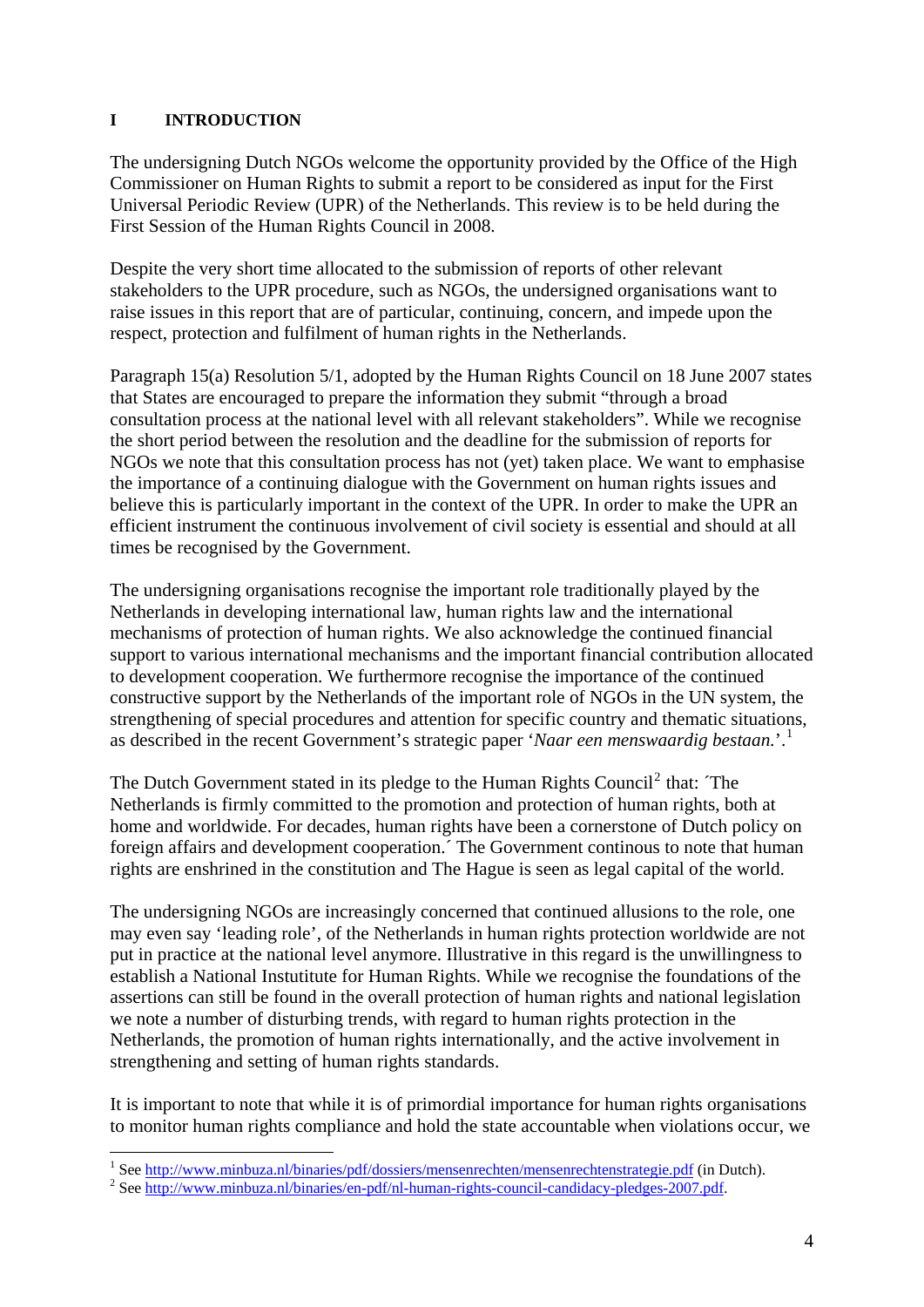also see it as a primary task for human rights organisations to guard the acquis in terms of human rights protection and promotion, and to keep pressing for better laws, better implementation and better involvement in international institutions. In this report we note a number of (potential) violations of human rights. We also focus considerably on what we believe is a general tendency to attach less importance to human rights, within the Netherlands and outside of the Netherlands.

It is with great disappointment that the undersigning organisations have to conclude that the Netherlands does not in fact fulfil its own core principles. We sincerely hope the findings in this report will lead to an open, honest debate and dialogue.

## **II LEGAL STATUS OF UN-HUMAN RIGHTS INSTRUMENTS**

We express our deep concern about the status of the UN-conventions within the Dutch legal order. The Dutch government has stated at several occasions now that it does not consider all substantive provisions of UN-human rights instrument directly applicable within the Dutch legal order.

In its concluding comments of February  $2007<sup>3</sup>$  $2007<sup>3</sup>$  $2007<sup>3</sup>$  the Committee on the elimination of discrimination against women (CEDAW) calls upon the Netherlands to reconsider its position that not all the substantive provisions of the Convention are directly applicable within the domestic legal order and to ensure that all of its provisions are fully applicable in the domestic legal order. In its reaction to CEDAW's concluding comments towards the Dutch parliament on 13 July 2007, $4$  the Dutch government only promises to further react on this in its next report for CEDAW (mid 2008).

In its concluding observations of November 2006, the Committee on Economic Social and Cultural Rights (CESCR), notes that most of the Covenant's provisions cannot be applied directly in the Dutch legal order. It therefore recommends "(...) that the State party reassess the extent to which the provisions of the Covenant might be considered to be directly applicable. It urges the State party to ensure that the provisions of the Covenant are given effect by its domestic courts (…) and that it promotes the use of the Covenant as a domestic source of law."<sup>[5](#page-4-2)</sup>

Unfortunately the status of the UN-conventions within the Dutch legal order has been our major concern for many years. The issue is pressing, also in the light of the ratification and implementation of the Convention on the Rights of Persons with Disabilities and its Optional Protocol. So far, the Dutch government has only signed the Convention, not the Optional Protocol. Concrete steps to ratify the Convention have not been announced and it is doubtful if the Convention will be directly applicable. This weakens the status of the UN-conventions in Dutch law considerably and is a significant barrier to the implementation of human rights in the Netherlands and in the foreign policy of the Netherlands.

We are also deeply concerned by the status of concluding observations of the various committees. The Government does not consider the concluding observations of treaty bodies as authoritative. The most recent and illustrative example of this, is the way the concluding

1

<span id="page-4-0"></span><sup>&</sup>lt;sup>3</sup> Concluding comments CEDAW February 2007, para. 11-12.

<span id="page-4-1"></span><sup>&</sup>lt;sup>4</sup> See <u><http://www.minocw.nl/documenten/25791.pdf></u> (in Dutch).

<span id="page-4-2"></span> $E/C.12/NLD/CO/3$ , Par. 19.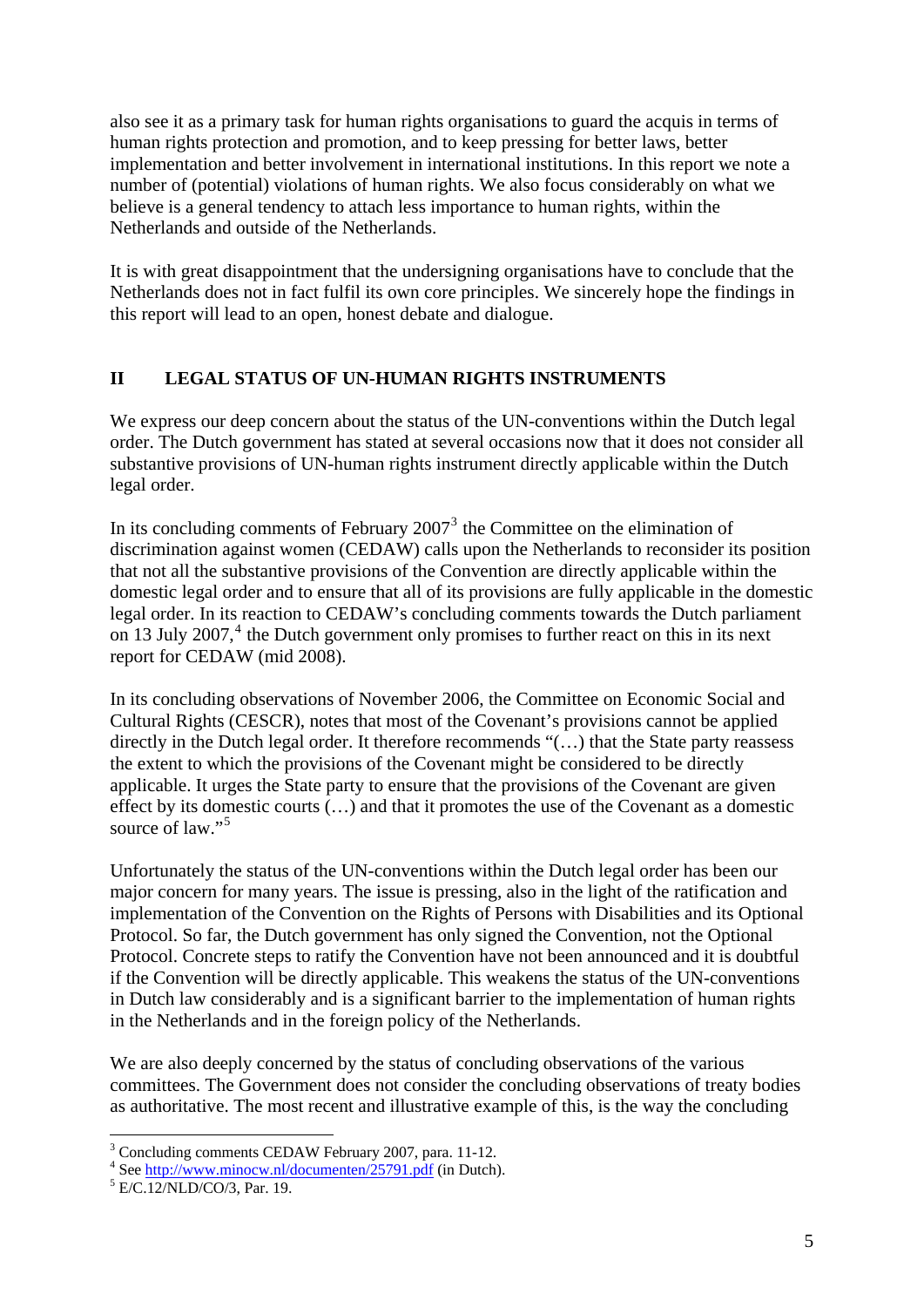observations of the CEDAW committee have been addressed by the Government in Parliament. There is no inclination on the part of the Government to consider the concluding observations. The committee itself expressed concern that the Government does not take the concluding observations of the Committee seriously. For example, the CEDAW committee found a violation of CEDAW by the Dutch Government in its financial support of the protestant political party SGP. The support was found to be illegal by a Dutch court; however, the Government appealed this decision disregarding the observations of the CEDAW committee.

*We recommend the Human Rights Council to urge the Netherlands to acknowledge that substantive provisions of the UN-conventions are directly applicable within the Dutch legal order and to ensure that all of its provisions are fully applicable in the Dutch legal order.* 

#### **III ROLE OF THE NETHERLANDS IN SETTING STANDARDS IN INTERNATIONAL HUMAN RIGHTS LAW**

The undersigning NGOs are concerned with the growing trend of lack of constructive support of the Government for new standards in the field of human rights. Several examples over the last years have been illustrative of this trend.

#### **1. Role of the Netherlands in the elaboration of the Convention Against Enforced Disappearances**

The Netherlands wish for effective implementation of existing norms through strengthening the existing monitoring mechanisms. This is why the Government at first was not in favour of the initiation of negotiations for a legally binding instrument for the protection from enforced disappearances. Even when the gaps in the framework for protection against enforced disappearances were made obvious in the report by the independent expert on the issue (Professor Manfred Nowak) and the decision of the Human Rights Commission was made to engage into the drafting of a text, the Netherlands maintained a rather passive attitude. The Dutch delegation only half-heartedly followed the debates in the inter-session open-ended working group of the Human Rights Commission that started the elaboration of that instrument, and hardly made any constructive contribution to the elaboration of the text. It disappointed associations of families of the disappeared, human rights NGOs and the few proactive country delegations by favouring the option of an optional protocol to be monitored by an existing body rather than an autonomous convention with a new monitoring body.

Though the Netherlands joined the consensus and co-sponsored the General Assembly resolution adopting the Convention Against Enforced Disappearances in December 2006, it was sadly absent from the first group of 57 countries that signed the new convention in February 2007. The Netherlands still has not done so, while the number of signatories has grown to 71 of which 16 are Member States of the European Union. Steps towards signature and later ratification seem to be dragging on, this despite repeated public promises to sign on a short notice.

*We recommend the Human Rights Council to urge the Government to sign the Convention Against Enforced Disappearances and to start the ratification procedure for this convention without further delay.*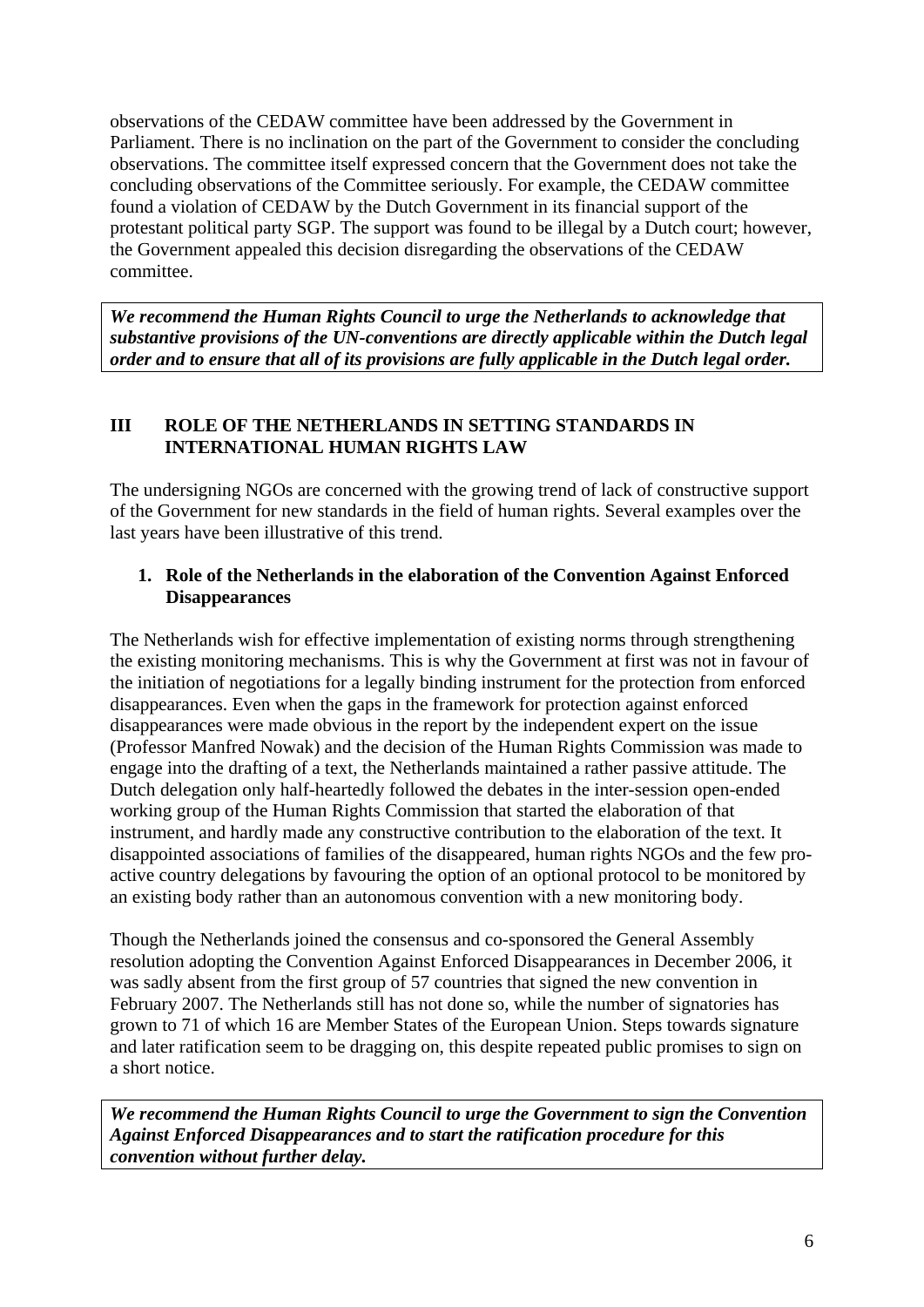#### **2. The role of the Netherlands in negotiations for an Optional Protocol to the CESCR**

In the concluding observations on the third periodic report submitted by the Netherlands to the CESCR, the CESCR encouraged: "the State party to consider giving its support to the process of discussion and future adoption of the Covenant's Optional Protocol on an individual communications procedure."

In its internal and foreign policies the Netherlands recognise the universality and indivisibility of all human rights. However, the position of the Netherlands regarding economic, social and cultural rights impedes the effective implementation of these rights and degrades these rights into mere 'programmatic rights'. This position enhances the differentiation between economic, social and cultural rights on the one side and civil and political rights on the other side, instead of effectively recognising their interdependence and indivisibility.

Involvement in the development of the Optional Protocol, as well as support for the Optional Protocol can only be constructive and effective when the Netherlands recognise the direct applicability of rights under the CESCR. Not recognising this will, for the Netherlands, mean that an Optional Protocol is devoid of any meaning, and can not be used to hold the state accountable.

*We recommend the Human Rights Council to urge the Government: - to support the elaboration of an Optional Protocol to the Convention on Economic, Social and Cultural rights;* 

*- to recognise and confirm the indivisibility between political and civil rights, and economic, social and cultural rights;* 

*- that it recognises the direct applicability of economic, social and cultural rights in domestic law and domestic court;.* 

*- to support the development of the Optional Protocol actively with the understanding that the rights in the CESCR are directly applicable and the state can be held accountable for violations of these rights.* 

## **IV STRUCTURAL DELAYS IN REPORTING**

We are extremely disappointed in the persistent delays by the Netherlands in submitting their reports to the various United Nations Treaty Bodies. In general delays in reporting impede gravely on the potential effective monitoring of rights in different international conventions by various treaty bodies.

A flagrant example is the delay of the third periodic report to CESCR. The report was due in 2002, but was only submitted in 2006. The results of this delay would have been minimised if the report submitted contained information up to 2006, however this was not the case. The report only contained information up to 2002. This meant, for example, that the consequences of important policy shifts in the fields of health, social security and unemployment, which potentially negatively impact on the economic, social and cultural rights of citizens, were not explained in the report. The CESCR, in its concluding observations to the third periodic report, requested: "the State party to submit its combined fourth and fifth periodic reports by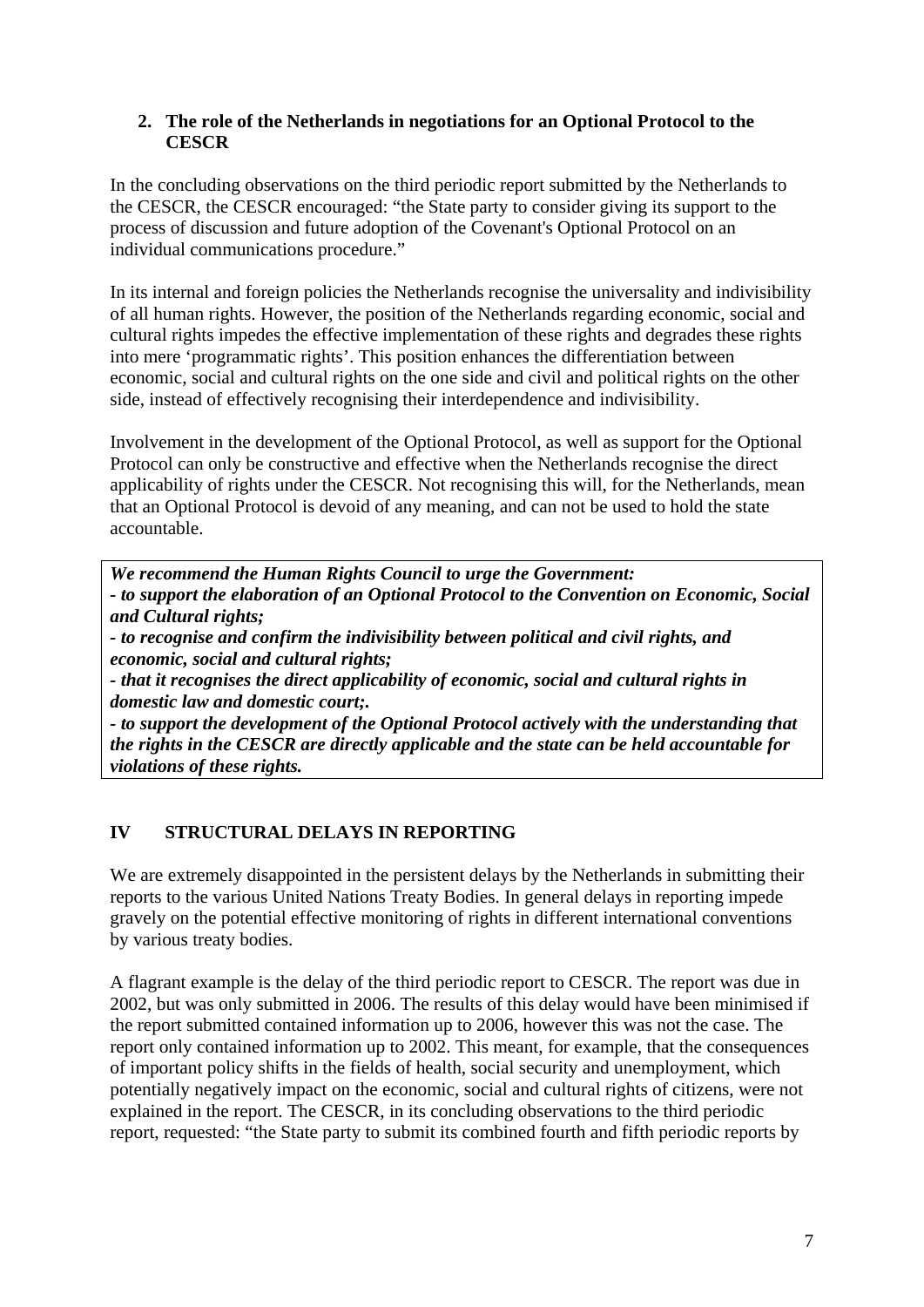30 June 2007".<sup>[6](#page-7-0)</sup> We note that up till today the Netherlands have not submitted this combined report.

Additionally currently the Netherlands is too late in reporting to the Convention on the Rights of the Child, the Optional Protocol to the Convention on the Rights of the Child on the sale of children, child prostitution and child pornography, and the Convention on the Elimination of All Forms of Racial Discrimination.

Finally, the Netherlands was delayed in submitting its last report to CEDAW and it is unclear if the Netherlands will be succeed in timely submitting its next report to CEDAW, is due for August 2008.

*We recommend the Human Rights Council to insist the Government reports without further delay to the committees for:* 

*- the Covenant on Economic, Social and Cultural Rights;* 

*- the Convention on the Rights of the Child;* 

*- the Optional Protocol to the Convention on the Rights of the Child on the sale of children, child prostitution and child pornography;* 

*- Convention on the Elimination of All Forms of Racial Discrimination.* 

*We recommend the Human Rights Council to ask the Government to guarantee that its next report to the CEDAW Committee be submitted no later than August 2008.* 

*We recommend the Human Rights Council to ask the Government to present structural solutions to its persistent delays in reporting to the various committees of UN Treaty Bodies.* 

## **V REPORTING ON ALL PARTS OF THE KINGDOM OF THE NETHERLANDS**

The Netherlands structurally refuses to take responsibility for the implementation of the UN Human Rights conventions in all parts of the Kingdom of the Netherlands. It does not structurally include information on Aruba and the Netherlands Antilles in its periodic reports. Furthermore representatives from the Netherlands Antilles and Aruba usually do not participate in its constructive dialogue with the UN human rights bodies.

The Netherlands most recent periodic report to CEDAW for example lacked information on the Netherlands Antilles. In its concluding comments of February 2007 CEDAW expressed its concern that no report was submitted on the status of implementation of the Convention in the Netherlands Antilles and that during the constructive dialogue the delegation was unable to provide any information in that regard. CEDAW called upon the Netherlands to ensure that information on the implementation of the Convention in the Netherlands Antilles and the practical realization of the principle of equality between women and men on all areas covered by the Convention, as well as sex-disaggregated data, are included in its next periodic report.

<span id="page-7-0"></span><sup>1</sup> 6 E/C.12/NLD/CO/3, Par. 34.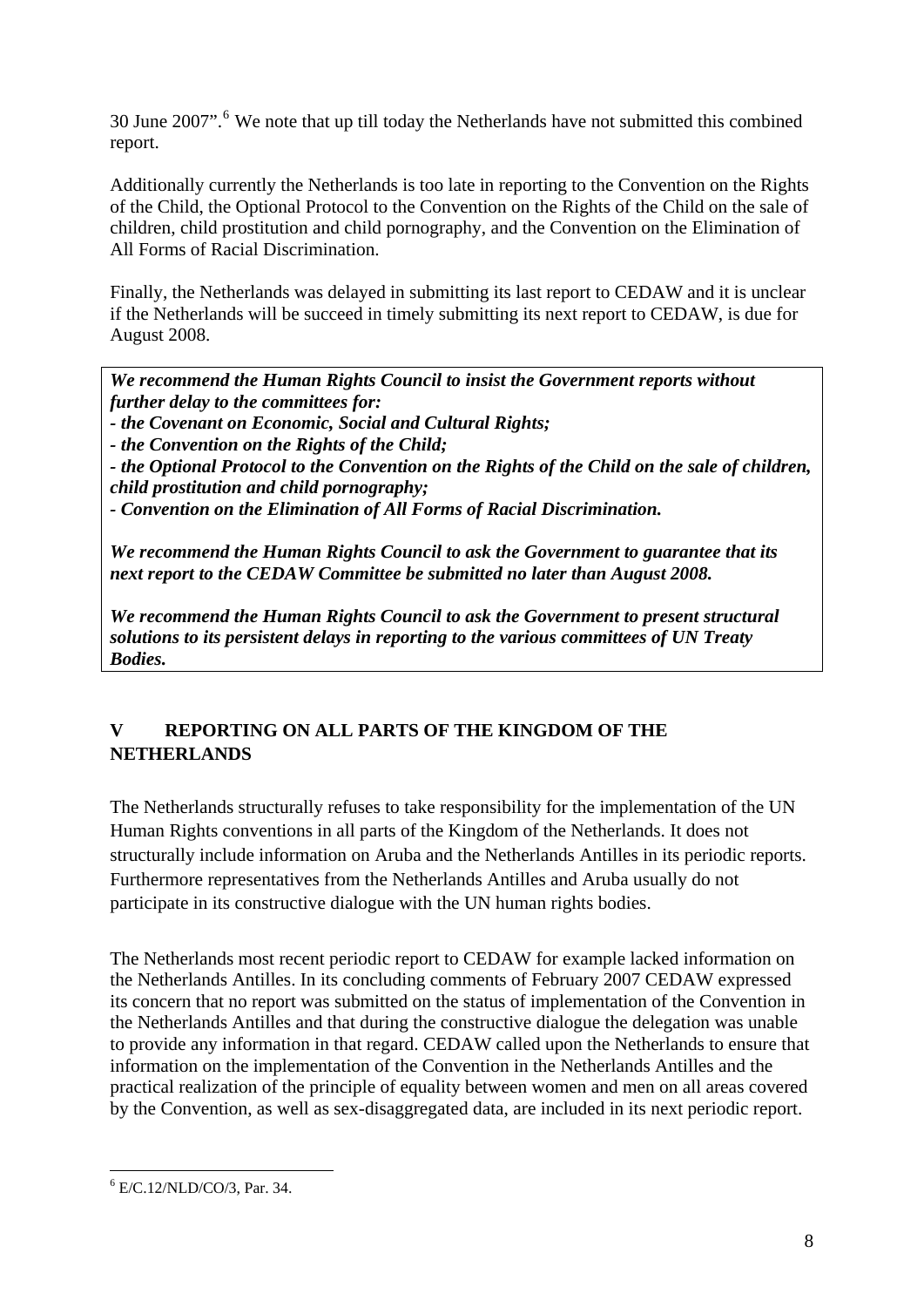It further called upon the State party to ensure the participation in the future of representatives from the Netherlands Antilles in its constructive dialogue with the Committee.

In its reaction to the CEDAW's concluding comments towards the Dutch parliament on 13 July 2007, the Dutch government only promised to send a message on this issue to the Netherlands Antilles. To our opinion this is not a sufficient reaction. The Dutch government has the full responsibility for the implementation of and to provide for periodic reports on the CEDAW and other UN Human Rights conventions in all parts of the Kingdom of the Netherlands.

In its conclusions and recommendations of August  $2007<sup>7</sup>$  $2007<sup>7</sup>$  $2007<sup>7</sup>$  the Committee against Torture (CAT) asked the Netherlands to cover all parts of the Kingdom of the Netherlands, in particular the Netherlands Antilles, in its next periodic report.

Finally the Human Rights Committee (HRC) noted in its concluding observations of August 2001<sup>[8](#page-8-1)</sup> that the delegation was unable to respond to questions raised by HRC members on the human rights situation in the Netherlands Antilles and Aruba.

*We recommend the Human Rights Council to remind the Netherlands that it has the full responsibility for the implementation of the UN Human Rights instruments in all parts of the Kingdom. As a result the Netherlands will have to make sure its periodic reports cover all parts of the Kingdom of the Netherlands. The Netherlands must also ensure the participation in the future of representatives from the Netherlands Antilles in its constructive dialogue with the UN human rights bodies.* 

## **VI ASSESSMENT OF POLICIES AND LAWS**

While the undersigning NGOs are aware of the great potential of mainstreaming of human rights when it is fully implemented, we are concerned that the discourse on mainstreaming has effectively led to less effective consideration of human rights.

We consider mainstreaming of human rights only effective when there are processes that structurally provide for systematic integration of human rights in policies and legislation. We note that while it is said that human rights are always considered, it is unclear how this is done and whether this is consequently monitored and evaluated.

Effective implementation of human rights through policies and legislation can only happen when international human rights are considered touchstone of these policies and legislation. The undersigning NGOs note, with concern, that international human rights law is rarely taken as a touchstone for policies and legislation in the Netherlands.

## **1. Need for assessment of the effect of policies and legislation on human rights**

The undersigning organisations believe that the use of human rights as a touchstone for policies and legislation can be made apparent through systematic assessment of the effect of policies and legislation on human rights. This means that the effect of policies and legislation on human rights need to be considered in the formulation and implementation of policies and

<span id="page-8-0"></span><sup>&</sup>lt;u>.</u>  $7$  CAT/C/NET/CO/4.

<span id="page-8-1"></span><sup>8</sup> CCPR/CO/72/NET.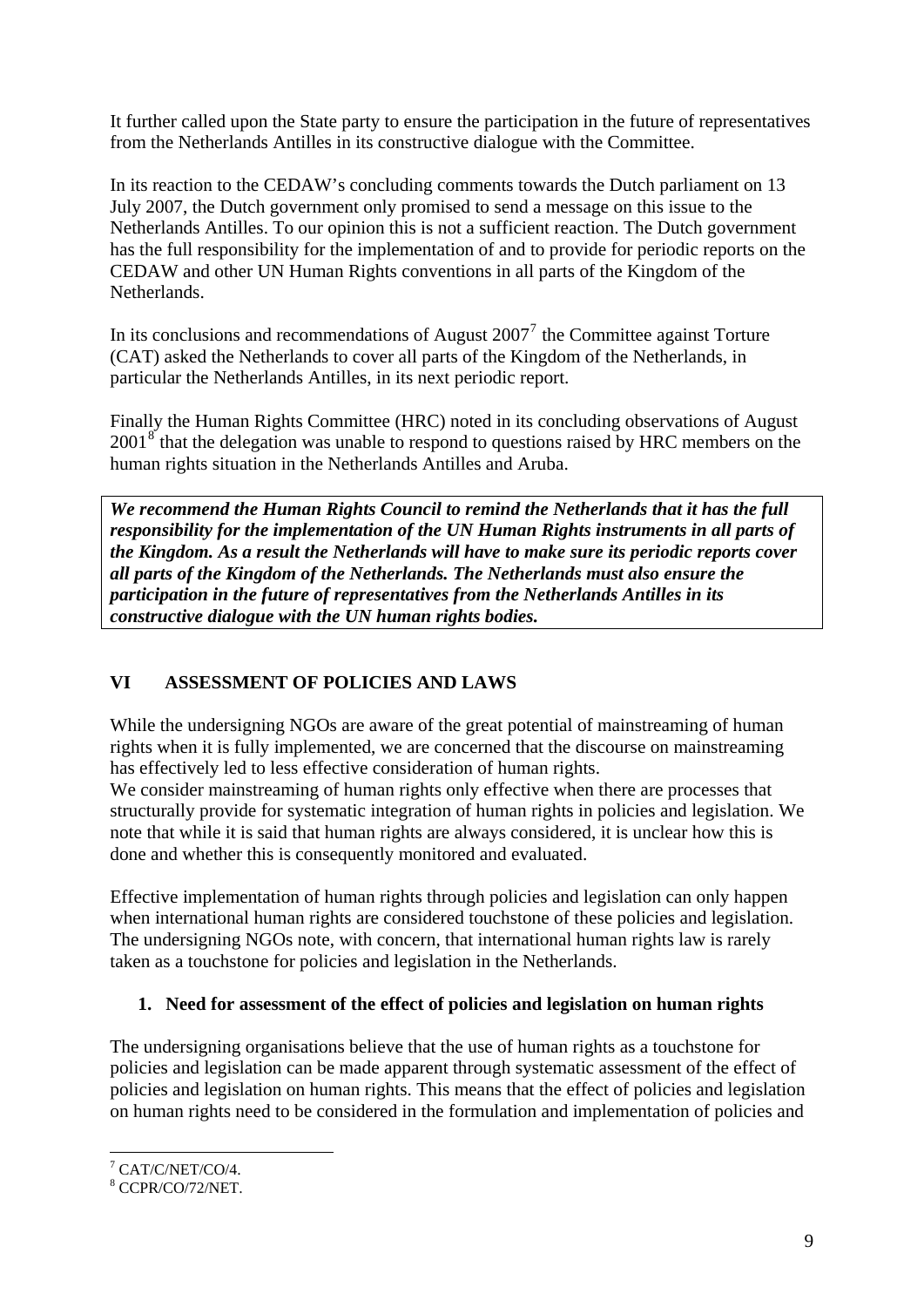legislation. An example of doing this would be to structurally add a paragraph on human rights in policy papers and explanations of legislation ("Memorie van Toelichting"). Subsequently human rights must be used as a yardstick in monitoring and evaluation of these policies and legislation. Negative effects can then be more easily corrected. This makes monitoring by the Parliament, NGOs and the Committees of the treaty bodies more efficient and effective.

*We recommend the Human Rights Council to urge the Government to use human rights as a yardstick in the formulation, implementation, monitoring and evaluation of the effect of policies and legislation.* 

We are particularly concerned that the lack of consideration of human rights in policies and legislation particularly affects groups of people within the Netherlands. The human rights of these groups have come increasingly under pressure with the implementation of a number of policies and laws that negatively effect the rights of groups of people. These groups are, for example, women, migrants, migrant women, asylum seekers, children of asylum seekers and minorities.

The CEDAW Committee, for example, urges the Netherlands in its concluding comments with regard to various issues, amongst others its policy towards violence against women, legislation and policy on (im)migration, to (further) assess the gender effects of measures taken (para. 20-22,28, 35-36 concluding comments CEDAW February 2007). In its reaction on CEDAW's concluding comments towards the Dutch parliament the government has given no reaction on this important point.

The CERD Committee noted explicitly that the Employment of Minorities Act (*Wet Samen*) ceased to be in force on 31 December 2003 and expressed concern about possible negative consequences that may ensue, given that the *Wet Samen* was the only legislative instrument containing regulations on the participation of ethnic minorities in the labour market and requiring employers to register the number of members of ethnic minorities employed by them. CERD explicitly encouraged the Netherlands to be more active in monitoring all tendencies which may give rise to racist and xenophobic behaviour and to combat the negative consequences of such tendencies.

*We recommend the Human Rights Council to urge the Government to asses the effect of policies on human rights, particularly concerning particular groups in society such as women, minorities, migrants.* 

*We recommend the Human Rights Council to urge the Government that it follow-up on recommendations from treaty bodies.* 

## **2. Quality of the reports to treaty bodies**

In the last four years reports submitted by the Netherlands to treaty bodies have been noticeably weak in addressing the results of policies in terms of human rights. Much of this is a consequence of a lack of clear human rights objectives when formulating and implementing these policies.

The state reports submitted to the CEDAW Committee and the CESCR Committee were, for example, a mere enumeration of policies, projects and initiatives. None of these were analysed with regard to their effect on specific human rights as enumerated in the relevant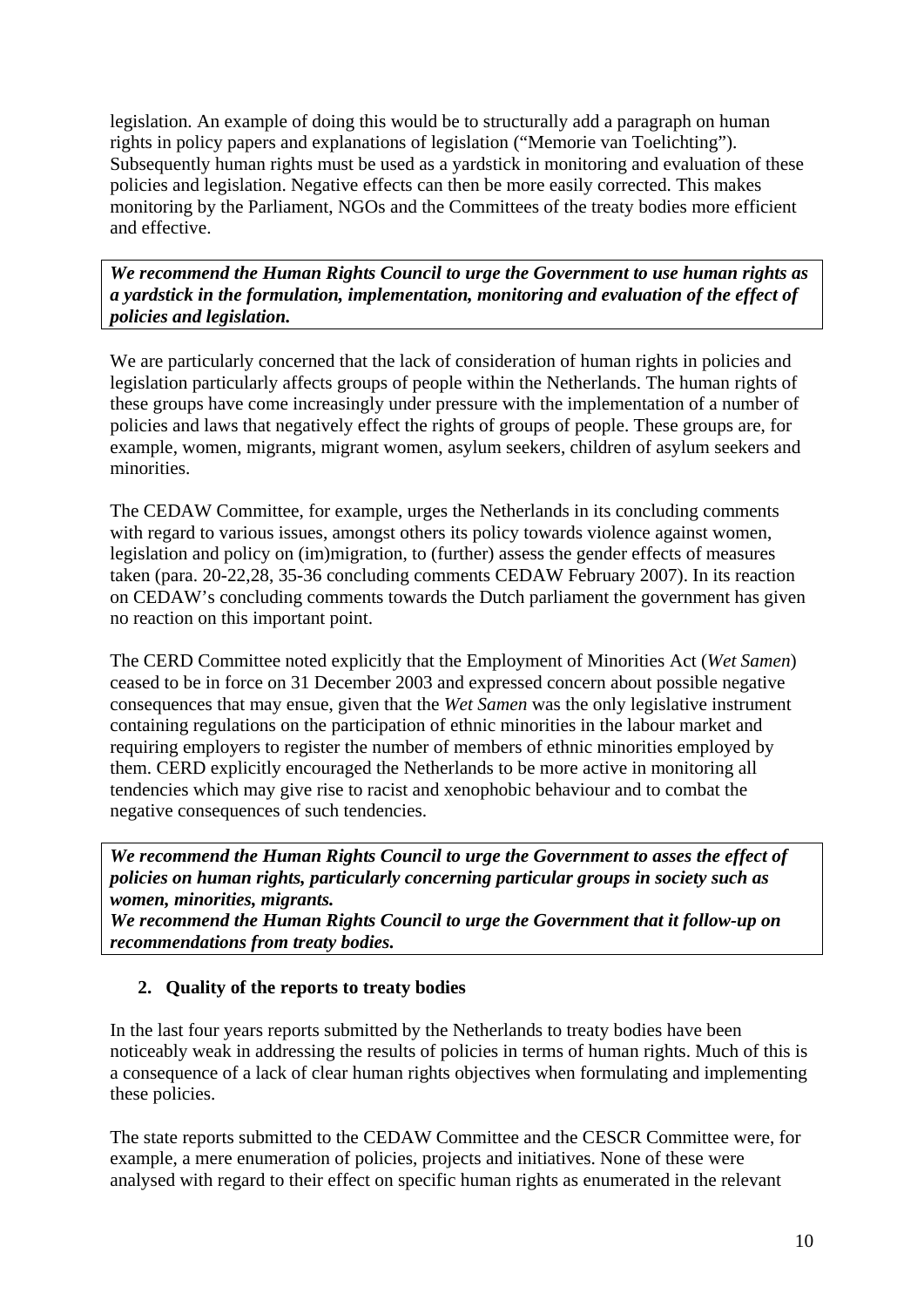conventions. The initiatives themselves lacked clear and systematic objectives in terms of human rights. Statistics and other results were therefore not formulated in terms of improvement in human rights terms. This level of analysis was lacking.

In general we find that, because there is no assessment of the effect of policies on human rights, reports miss much of the level of desegregation of data needed in order to establish whether the policies affect, or will affect, disproportionally a particular group of people. The concluding comments to CEDAW, for example, ask for more data about effects and results, disaggregated by sex and ethnicity. Also the Government is requested to provide more information about the position of elderly women and women with disabilities.

*We recommend the Human Rights Council to urge the Government that state reports to the various treaty bodies provide information with regard to the effect of policies and legislation on human rights as they are enshrined in various conventions. A state report may not be just an enumeration of policies, legislation and other initiatives.* 

#### **VII CO-ORDINATION OF GENDER POLICY, GENDER MAINSTREAMING AND IMPLEMENTATION OF THE CEDAW-CONVENTION**

We are concerned that coordination and effective follow-up and monitoring of the use of the gender mainstreaming strategy in policies and programmes of different departments is not ensured. Also CEDAW expressed its concern with regard to this issue in its concluding comments of February 2007.

For example, the co-ordination of emancipation policies used to be a task of the Department for Coordination of Emancipation Policies (DCE). In 2004 this co-ordination task has been abolished. As a result of this for example the mainstreaming of policies on gender-based violence – coordinated by the Ministry of Justice – has meant that the focus is mainly on criminal measures and not on prevention. Violence against women hardly figures in emancipation documents at other ministries and, when it is, it is limited to women from ethnic minorities.

When a policy is gender-mainstreamed, it is important to collect data, disaggregated by sex (and ethnicity, age, and other relevant factors). Only then it is possible to evaluate and monitor the policy and its effect on gender impact, and to acquire information necessary for launching appropriate measures to combat discrimination.

*We recommend the Human Rights Council, in accordance with the concluding comments of the CEDAW that one Government department be designated and actively take up the responsibility and leadership role in coordinating the use of the gender-mainstreaming strategy in policies and programmes of all other Government departments, as well as to ensure effective monitoring and evaluation of results achieved.* 

## **VIII COUNTER-TERRORISM**

Recently several laws and measures have been developed within the Netherlands in the fight against terrorism. The undersigning organisations are concerned these laws and measures will restrict several human rights of persons.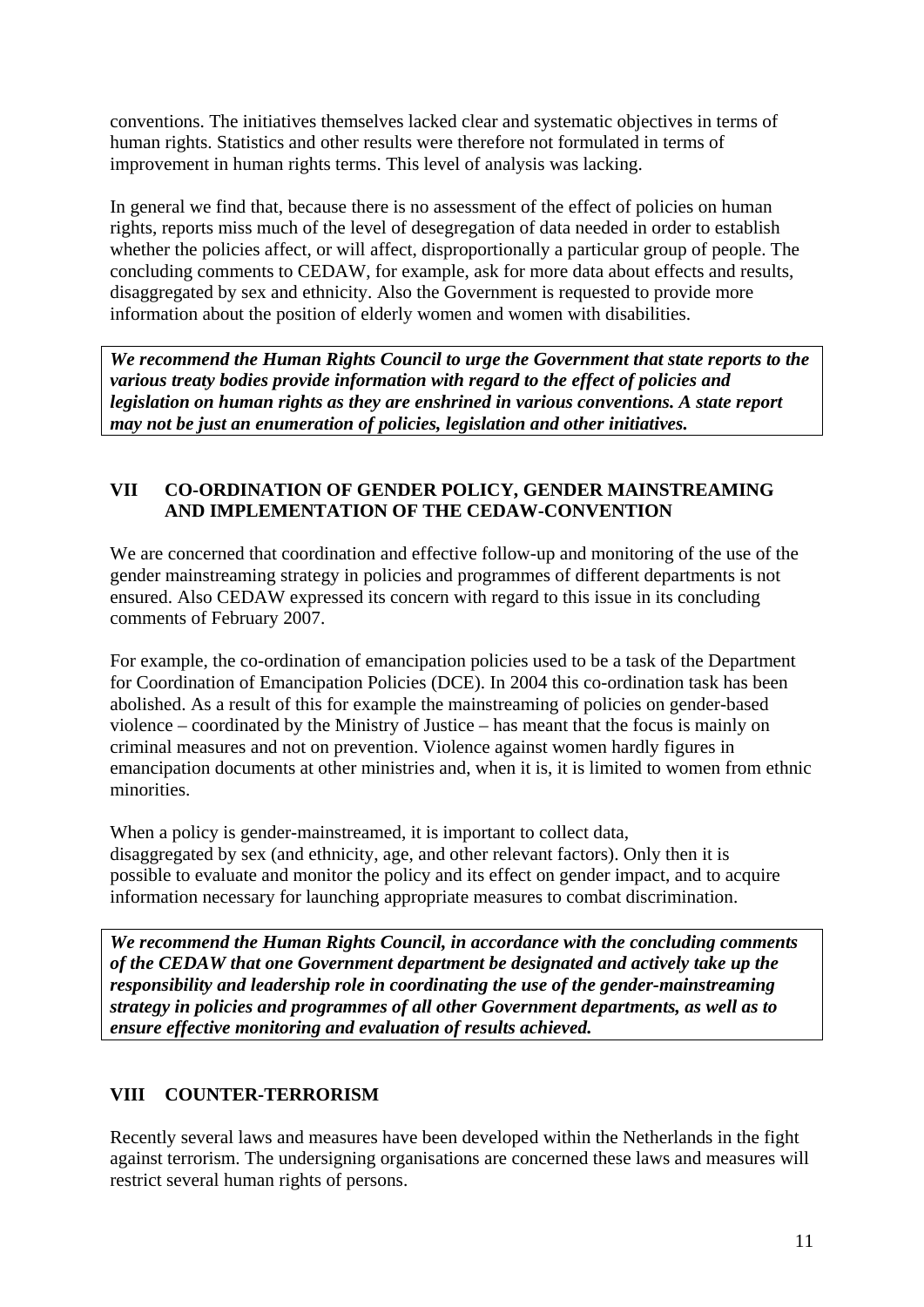## **1. Expanding criminal law**

A law expanding state powers to investigate and prosecute terrorist acts, came into effect in the Netherlands in February 2007. In order to use such investigative powers it is no longer required that the requirement of a reasonable suspicion is met. It now suffices that there are 'indications' (aanwijzingen) that a terrorist attack is being prepared. Also, the law increases the maximum period of pre-trial detention from 90 days to two-years, and allows for the authorities to withhold the suspect access to his file, when there is the chance that it might compromise the preparation of the case or the preparation of cases of co-suspects. This situation can be postponed up until a maximum of two years.

This is to our opinion in breach with the right to liberty and security of person (article 9 Covenant on Civil and Political Rights) and with the right to a fair trial (art. 14 Covenant on Civil and Political Rights)

*We therefore recommend the Human Rights Council to urge the Netherlands to withdraw the law expanding state powers to investigate and prosecute terrorist acts.* 

#### **2. The Bill on Administrative Measures for National Security**

The Bill on Administrative Measures for National Security (Wetsvoorstel Bestuurlijke Maatregelen) proposes to expand the possibilities to administrative measures for the aim of preventing activities related to terrorism. In March 2007 the bill passed the Parliament and it is pending before the Senate at time of writing. The bill enables the Minister of the Interior and Kingdom Relations, in accordance with the Minister of Justice, to impose a prohibition on persons to be in the surroundings of certain objects or in certain parts of the Netherlands, to be in the immediacy of certain persons or an obligation to report periodically to the police. These measures can be imposed on persons who "can be connected to terrorist activities or the support of such activities, based on the behaviour of that person".

The bill limits the freedom of movement and foresees in an interference to the right to respect ones private life, but does not contain a further description of the term "terrorist activities or the support of such activities". Therefore, it remains unclear what kind of (terrorist) activities are aimed at and under what conditions a person can be "connected" to these activities. These measures will be imposed in a phase where powers based on criminal law can not (yet) be exercised. Since Dutch criminal law is already highly expanded, the administrative measures will take effect in a very early stage, where there are not even indications (aanwijzingen) that a terrorist act is being planned. Judicial supervision will only be triggered if the person concerned appeals.

This is to our opinion in breach with the right to freedom of movement (art. 12 Covenant on civil and political rights) and the right to respect ones private life (art. 17 Covenant on civil and political rights)

*We recommend the Human Rights Council to urge the Netherlands not to adopt the Bill on Administrative Measures for National Security (Wetsvoorstel Bestuurlijke Maatregelen).* 

#### **3. Disturbance of an individual**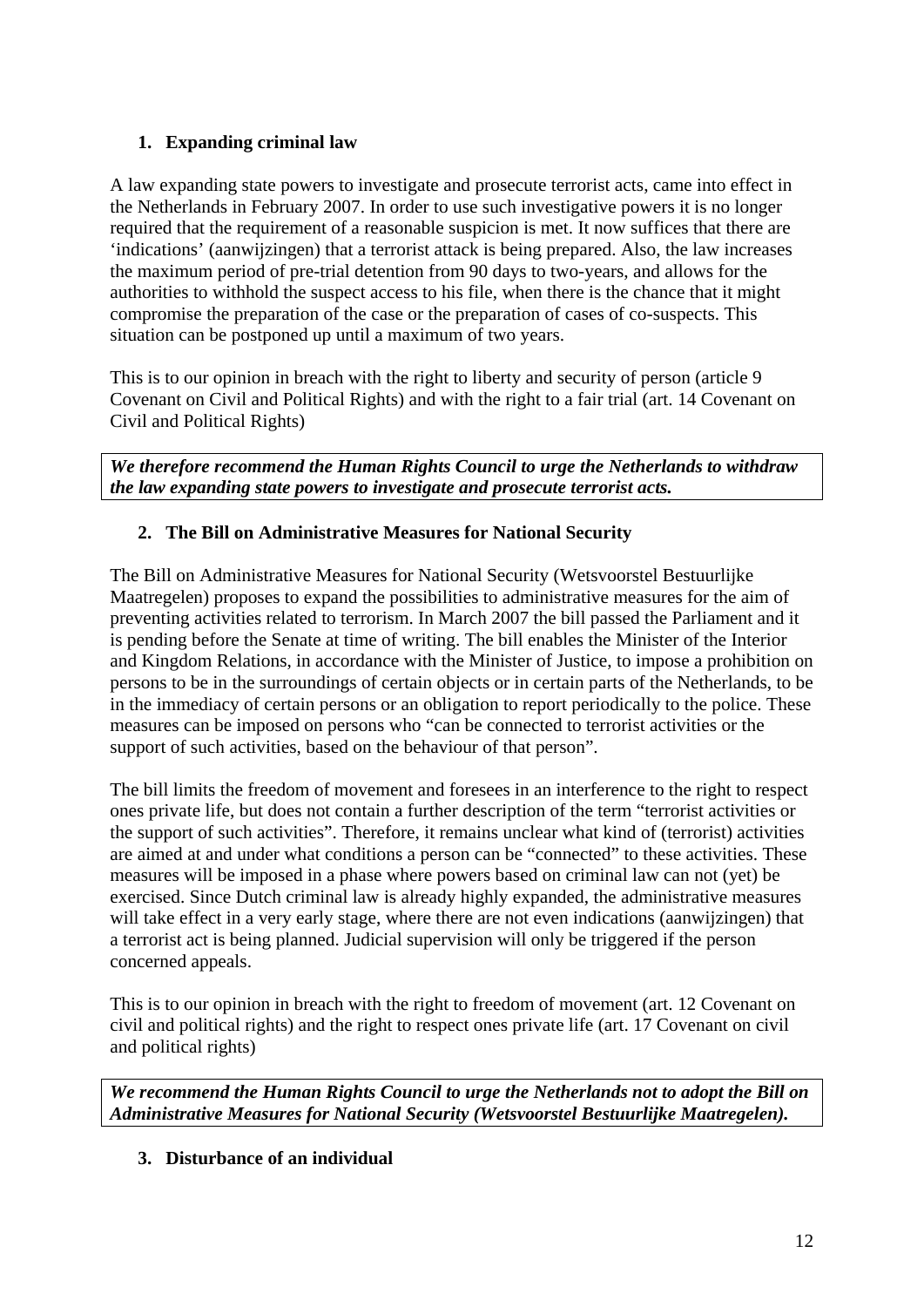The so-called disturbance of an individual (Persoonsgerichte maatregel) aims at preventing terrorism by disturbing a person in his daily life. The measure is carried out by police officers and can consist of making house calls, inviting the person to the police station, approaching acquaintances (family, friends, colleagues), visiting public spaces where that person is present, spreading cards in the neighbourhood saying that reporting to the police can be done anonymously etc. In short, all kinds of explicitly public actions to let that person know he is being watched and scrutinized.

The measure is an interference in the right to respect ones private life. The Government states that the measure is not based on penal law and refers to the Municipality Act and the Police Act as the legal basis for these actions under supervision of the mayor. These Sections determine that the mayor is empowered to maintain public order and divides the powers between mayor and police force. Such an unclear, unspecified and general term as "maintaining *public order"* cannot serve as a legal basis, let alone that this legal basis could meet the standard of foreseeability. It remains completely unclear under what conditions the Mayor can impose the measure and which activities the person involved has to engage in, in order to impose this measure. Moreover, there is no requirement that a judge authorizes the measure and judicial supervision will only be triggered if they are appealed against.

This measure is to our opinion in breach with the right not to be held guilty of any criminal offence on account of any act or omission which did not constitute a criminal offence, under national or international law, at the time when it was committed (art. 15 Covenant on Civil and Political Rights) and the right to privacy (art 17 Covenant on Civil and Political Rights)

*We recommend the Human Rights Council to urge the Netherlands to withdraw the measure 'Disturbance of an individual' (Persoonsgerichte maatregel).* 

## **IX ALIENS**

#### **1. Right to an adequate standard of living for aliens**

In its concluding observations of November 2006, the Committee on Economic Social and Cultural Rights (CESCR) and in its conclusions and recommendations of August 2007 the Committee against Torture (CAT), ask for the attention of the government concerning the right to an adequate standard of living for aliens. Several categories of aliens in the Netherlands are excluded from the right to an adequate standard of living, including food, clothing and housing from facilities. Many of them are forced to live in the streets without money for food or clothing. This also affects families with children. These categories include:

- asylum seekers whose application for asylum has been rejected by court;
- aliens who have a regular (non-asylum) procedure running for a permit to stay in the Netherlands;
- aliens rejected in the short 48 hour procedure as soon as their application for a permit to stay has been rejected for the first time, even when there is not yet a final decision by a court in their case.

*We recommend the Human Rights Council to urge the Netherlands to immediately grant facilities to aliens whom are not (yet) expelled from the country.* 

#### **2. Stereotyping**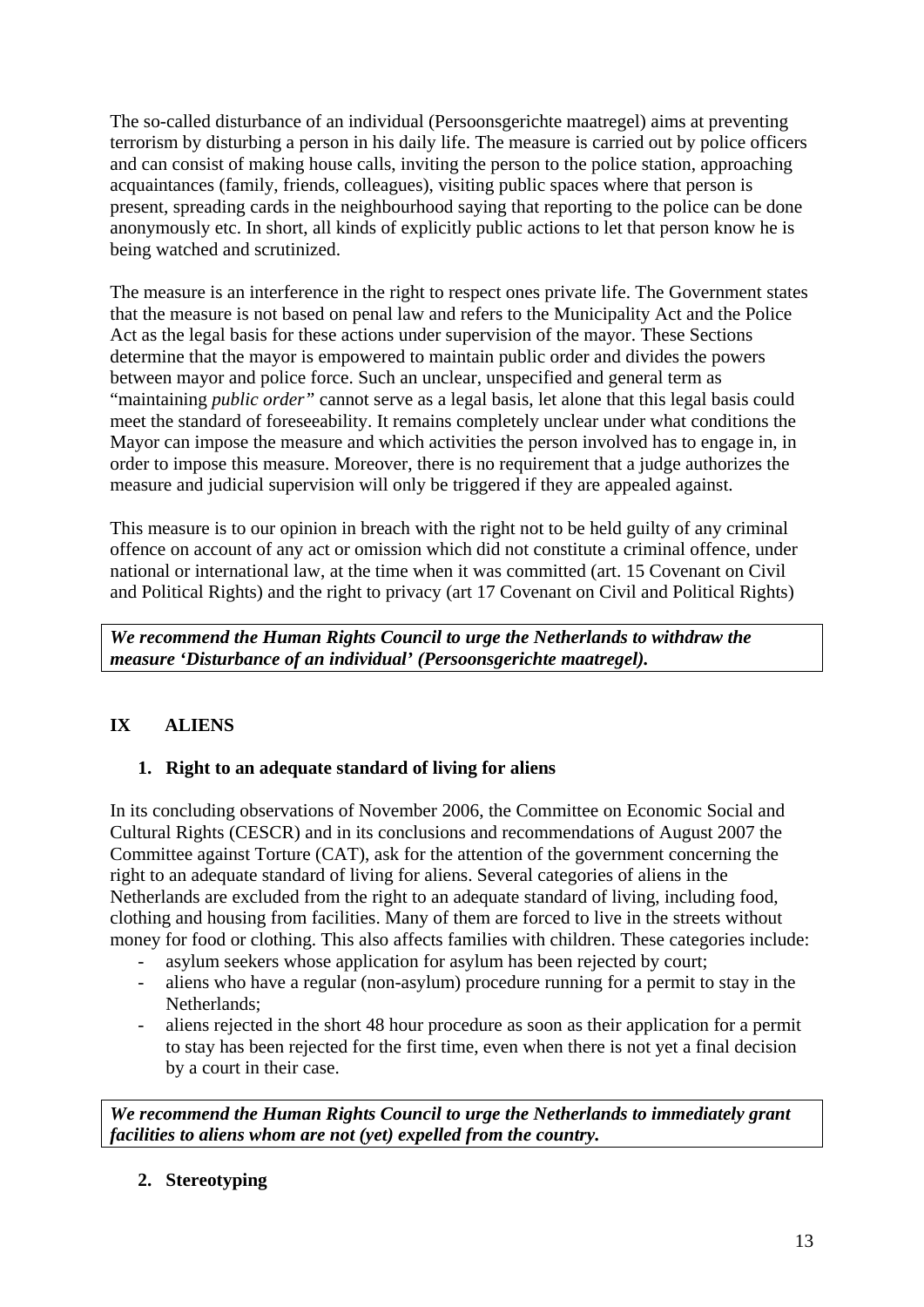A large number of Muslims live in the Netherlands and most of them are of non-Dutch origin. Some of the women with Islamic religious convictions wear a headscarf. Some of the men wear beards. These men and women are experiencing more and more problems because of increasing Muslim intolerance. This is happening in all areas of public life: at work, in schools, and also in establishments such as cafés, restaurants and sports schools.

We are also very concerned about the persistence of gender-role stereotypes, in particular about immigrant and migrant women and women belonging to ethnic minorities, including women from Aruba and the Netherlands Antilles, which are reflected in women's position in the labour market where they predominate in part-time work, and in participation in public life and in decision-making.

We see a great lack of interest at Governmental level of in-depth studies and analysis about the effect of such stereotypes as well as to ensure the implementation of existing laws guaranteeing the principle of non-discrimination, and to adopt a proactive and comprehensive strategy to eliminate discrimination on any grounds and against all vulnerable groups CERD Concluding observations 2004.

*We recommend the Human Rights Council to urge the Netherlands to pay extra attention to eliminating negative stereotyping in the Netherlands.* 

#### **X HEALTH**

While in several of the chapters above the issue of the right to the highest attainable standard of health has been touched upon, this issue will be addressed more specifically in this chapter. The issue of the right to health in the Netherlands has been a prominent feature of shadow reports submitted by NGOs to various Committees, and it has subsequently been dealt with in many concluding observations.

#### **1. CESCR**

We express our concern that the right to the highest attainable standard of health care is not guaranteed for all. In particular we note that a great number of people, for whatever reason, do not have health insurance. These people are running serious health risks due to inaccessible or not affordable health care (facilities). Apart from personal risks also public health might be affected.

*We recommend the Human Rights Council to urge the Netherlands to strive towards guaranteeing the highest attainable standard of health to all people within its territory. This means the number of people not enjoying this standard must decrease in the future.* 

#### **2. CERD**

We express our deep concern at the discrimination which is encountered by (undocumented) migrants who are withheld medical necessary care (as defined in the alien law including the amendment of Member of Parliament Rouvoet).